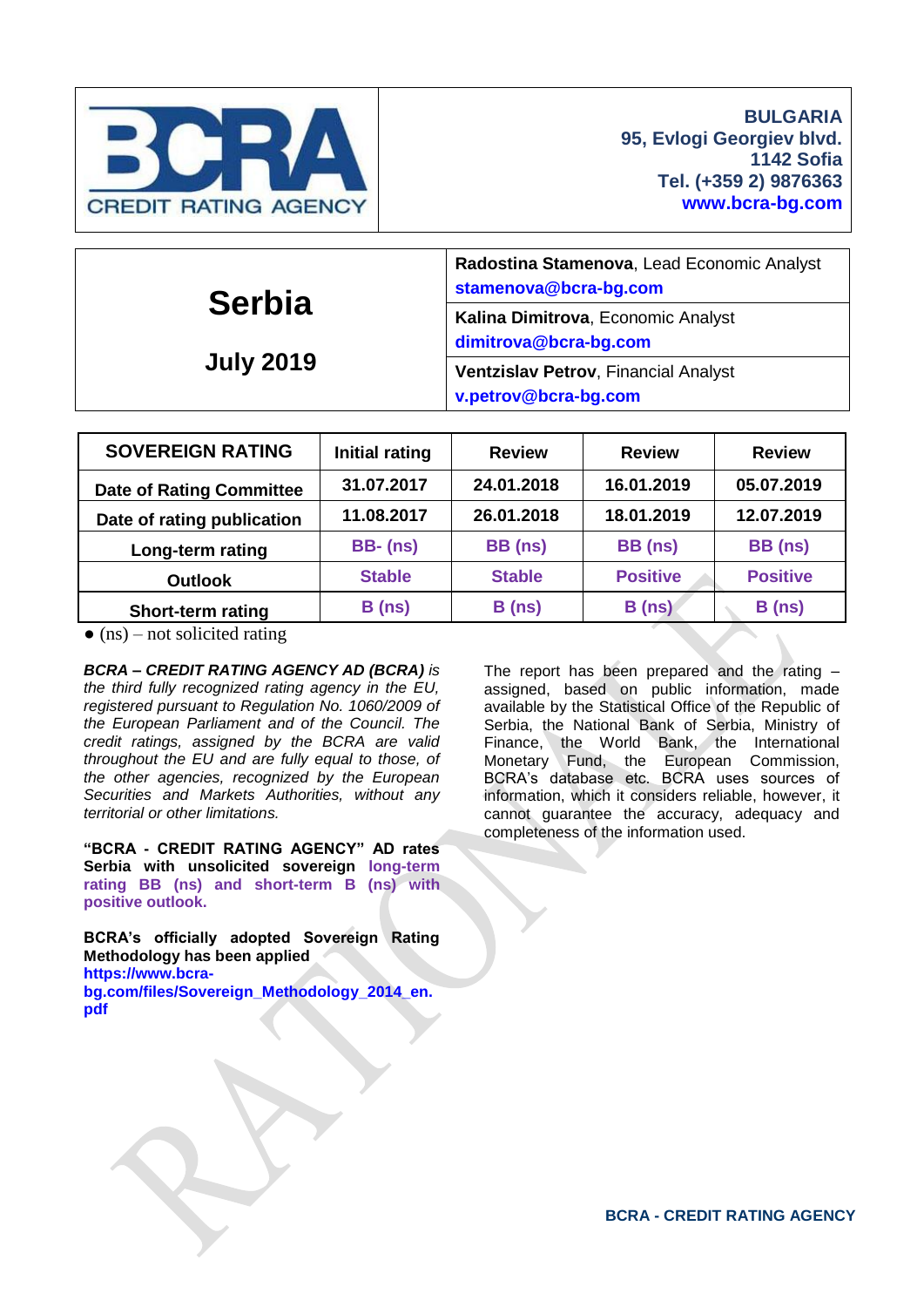

# **Review report:**

During the first half of 2019, geopolitical and regional tensions continued to characterise political situation of Serbia. Despite the weekly antigovernment protests in the country, the institutional and macroeconomic environment remained broadly stable.

**EU accession** is a main strategic goal for Serbia, as the country has currently opened 17 out of 35 negotiations chapters, and has just signed a contract for pre-accession funds of substantial amount. The overall pace of the accession process will depend on Serbia's progress in reforms on rule of law and in the normalisation of their relations with Kosovo. Concurrently, IMF reviews on the policy coordination instrument over its first year pointed that the reform program remained broadly on-track with all end-March 2019 quantitative targets met. According to IMF staff, most reform targets had been implemented, although some with delays.

**Figure 1: Contribution to real GDP growth: 2014 – Q1 2019**



**Economic growth** notably accelerated from 2% in 2017 to 4.3% in 2018 - the fastest rate in 10 years. Sustained increases in employment and salaries translated into 3.3% higher household consumption expenditure. Investment activity strengthened further, as gross fixed capital formation expanded by 9.2% in 2018, benefiting from the low-interest rate environment and increased public capital spending. Country's exports picked up by 8.3% in real terms, while stronger domestic demand triggered a double-digit growth of 11.1% in imports. Thus, net exports generated a negative impact on the overall GDP growth in 2018.

Economic activity slowed to 2.5% during the first quarter of 2019 reflecting mainly weaker investment performance. In particular, inventories (which had a large positive contribution to GDP growth in 2018)

#### **tel.: (+359-2) 987 6363 www.bcra-bg.com**

dragged down the growth rate in the first quarter of 2019. Nonetheless, both consumption and fixed investment remained robust, increasing by 3.2% and 8.4%, respectively. Exports growth accelerated to 9.3%, but imports recorded a somewhat more dynamic growth of 9.4%.

Observed from the production side, annual growth in the first three months of 2019 was driven by services and construction sector. Services, which provided 63% of gross value added in Q1, expanded by 3.6% compared to the same prioryear period, whereas the greatest contribution came from trade. After a strong growth of 12.7% in 2018, positive developments in the construction sector continued in the first quarter of 2019. Activity in construction rose by 12.3% in real terms, reflecting the new investment cycle and the implementation of large infrastructure projects. The performance of the agriculture sector remained volatile, recording a negative growth of 3.1%, due to the high base in 2018. Industry also had a negative contribution to the annual GDP growth in the first quarter of 2019, as the industrial production shrank by 3.1% in real terms.

The **trade openness** of the Serbian economy rose from 107.7% in 2017 to 110.2% in 2018 as both imports and exports maintained strong growth. The EU is Serbia's biggest trade partner, accounting for 67% of total exports and 71.2% of total imports in 2018. As a member of CEFTA, 17.4% of Serbian exports in 2018 were absorbed by other CEFTAmember countries, among which Bosnia and Herzegovina and Montenegro have largest contribution. In late 2018, however, Kosovo unilaterally violated this trade agreement by imposing a 100% tariff on imports from Serbia and Bosnia and Herzegovina, which resulted in increased tensions in the region and brought uncertainty for the subsequent economic effects.



*Source: NBS*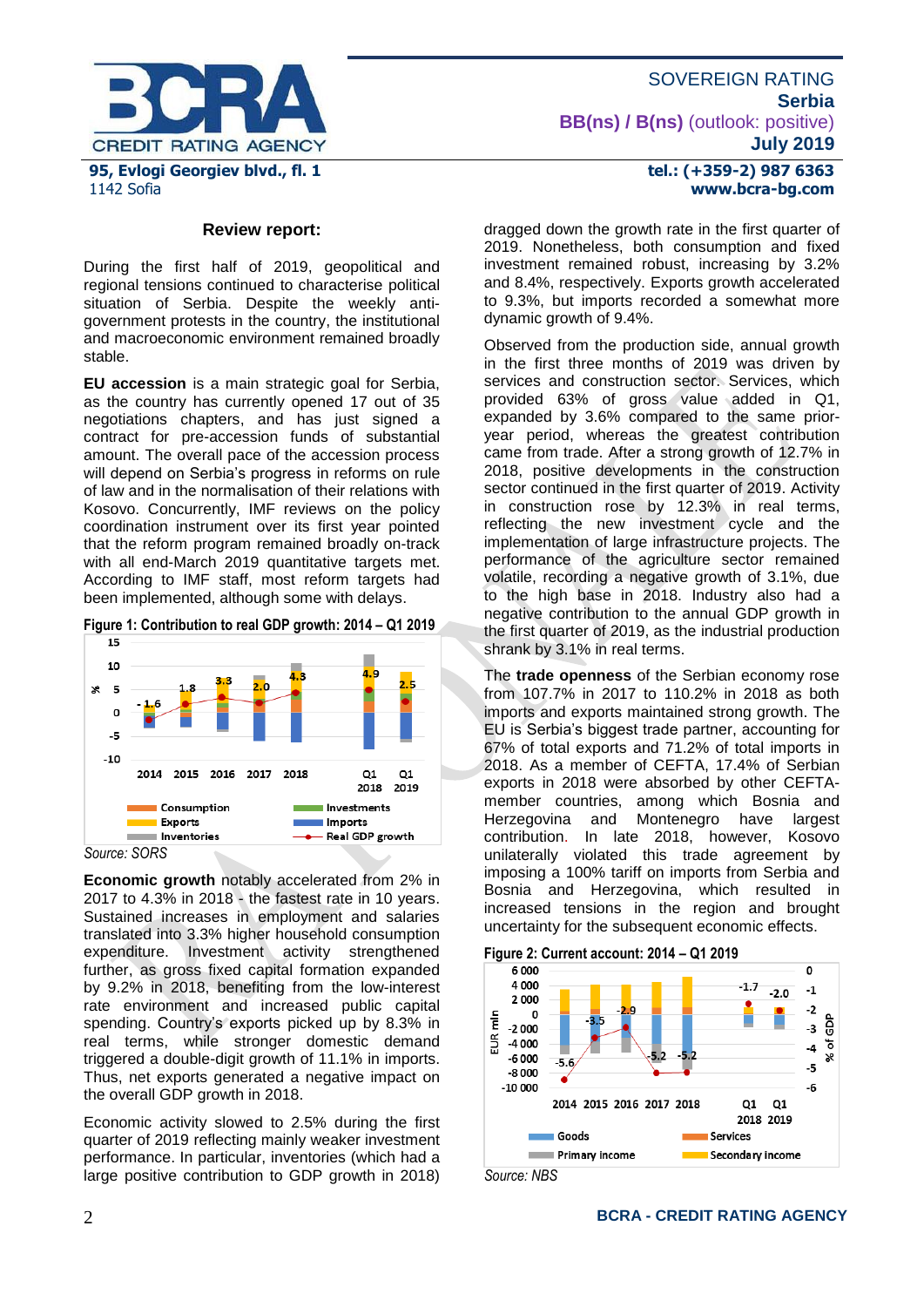

# 1142 Sofia

Driven by a deteriorating trade balance, Serbia's **current account** deficit widened from 2.9% of GDP in 2016 to 5.2% of GDP in both 2017 and 2018. The merchandise trade deficit expanded further to 12.3% of GDP in 2018 (from 10.2% in 2017) due to strong imports growth and worse terms of trade. However, the current account deficit in 2018 remained unchanged at 5.2% of GDP as it was compensated by the increased surplus on the net services trade, lower investment income outflows and higher secondary income surplus.

In the first quarter of 2019, current account deficit rose to EUR 937 mln (2% of the projected GDP) from EUR 724 mln (1.7% of GDP) in the same prior-year period. Trade deficit grew annually by 16.3% to EUR 1 324 mln. At the same time, services recorded a surplus of EUR 230 mln. Along with the rising stock of foreign investment, primary income deficit increased by 4.9% y-o-y to EUR 653 mln, while secondary income surplus remained unchanged at EUR 810 mln.

The current account deficit is fully financed by nondebt-generating instruments, as the country has benefited from steady **FDI** inflows. Net FDI inflows in the last 4 years amounted to more than 5% of GDP per year, peaking up to 7.5% of GDP in 2018. In the first quarter of 2019, net FDI inflow increased further - by 10.1% over last year's high base. Foreign investments are well diversified by region of origin as well as across the industries. and onethird of them are directed to manufacturing which provides the basis for further growth of exports.



**Figure 3: Gross external debt: 2014 – Q1 2019**

# *Source: NBS*

Starting from 2016, **external debt** to GDP ratio continuously improved. Gross external debt at the end of March 2019 amounted to EUR 27 138 mln (59.2% of the projected GDP), which is a nominal increase of EUR 302 mln compared to the end of 2018. The increase was prompted by the public

#### **tel.: (+359-2) 987 6363 www.bcra-bg.com**

debt which picked up by EUR 304 mln to 50.6% of total debt, while private external debt decreased by EUR 3 mln. In terms of remaining maturity, the relative share of short-term in total external debt equalled 18.4%, up by 3.2 pp. from end-2018.

**International reserves** remain adequate**.** At the end of March 2019, NBS foreign exchange reserves stood at EUR 11 440 mln, increasing by EUR 1 205 mln compared to the same period of 2018. This level of reserves ensured coverage of 5.3 months' worth of the country's imports of goods and services. The reserve coverage of the shortterm external debt also remained high at 265.1%, thus, reducing the risk of inability to respond to unexpected events occurring on international markets.





*Source: SORS*

Average annual CPI **inflation** decelerated from 3.2% in 2017 to 2.0% in 2018, on account of subdued imported and domestic price pressures. Inflation in the first half of 2019 edged up slightly, mainly led by food prices, but continued to move in the lower half of the NBS target tolerance band (3% ± 1.5 pp.). The global food and oil price fluctuations would continue influencing short-term price dynamics, while the demand-driven pressures are expected to be largely contained.

The **Serbian dinar** has remained broadly stable against the euro, as the appreciation pressures have eased since the second half of 2018.

Growing economy and strong FDI supported the favourable development viewed in **labour market** indicators for 2018 and Q1 2019. The unemployment rate lowered from 14.8% as of Q1 2018 to the level of 12.1% although remaining high. The rise in the labour force also benefitted by additional employment gains.

A number of regulation changes aimed at easing labour market functioning have become effective since 2019. The unemployment insurance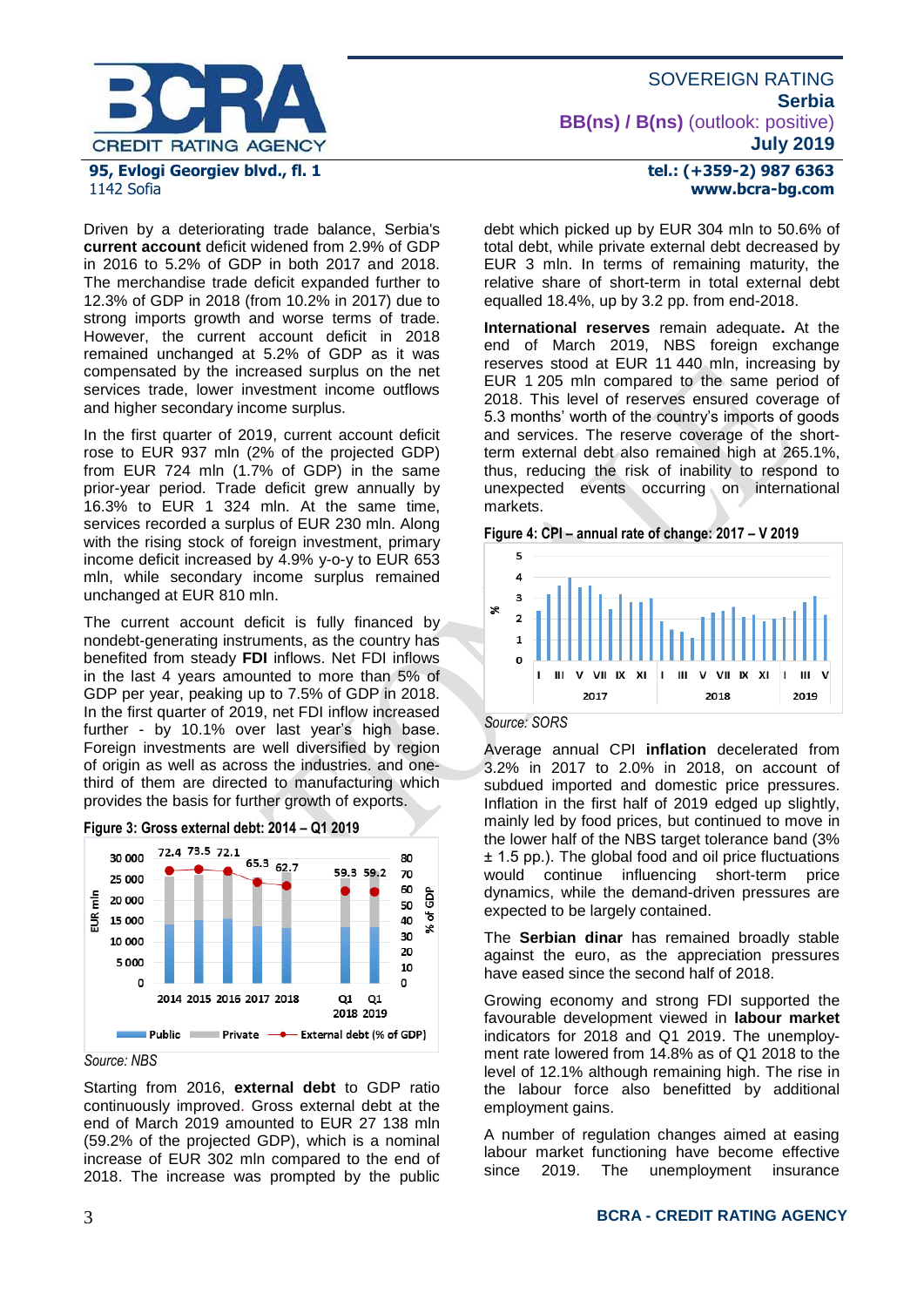

#### contributions paid by employers are cancelled, thus, reducing the wage burden. An action plan on the updated National Program for Countering Shadow Economy for the period 2019-2020 was adopted in April 2019 to further clear results at the market. In the first quarter of 2019, undeclared activities employed 17.1% of total employment (18.6% as of Q1 2018).

Income growth accelerated in the beginning of 2019, supported also by public sector and minimum wage hikes. Net monthly wage increased by 9.5% on average compared to Q1 2018. *Information and communication* made the biggest growth thus becoming the sector with the highest paid workers outpacing those in *Financial and insurance activities.* 

However, **GDP per capita** in Serbia (EUR 6 100 in 2018) is much lower than the EU-average (EUR 30 900 in 2018) and also below the measure in neighbouring states like Bulgaria, Romania and Croatia, which hold the last places among the EUmembers by this indicator. Measured by purchasing power parity, GDP per capita is almost 3 times lower than the EU-average.



*Source: Ministry of Finance*

The important **fiscal consolidation** objectives have been achieved faster than planned. The **budget**  deficit dropped from 6.6% of GDP in 2014 to 1.2% of GDP in 2016 and turned into a surplus in the last two years - 1.1% and 0.6% of GDP in 2017 and 2018 respectively. Fiscal result in 2018 was by 1.2 pp. of GDP better than planned deficit (-0.6% of GDP). Fiscal overperformance was primarily a result of stronger tax revenue collection, reflecting the favourable macroeconomic trends. At the same time, expenditures were revised upwards, but with significant positive changes in structure. Capital expenditure grew by 48.9% annually to a peak of 3.9% of GDP in 2018, while interest payments performed below the plan

# **tel.: (+359-2) 987 6363 www.bcra-bg.com**

Strong fiscal performance continued over the first months of 2019. In the period January-April 2019, total budget revenue and total budget expenditure both expanded by 10.5% on an annual basis. Backed by robust domestic demand and positive labour market trends, tax revenues grew by 9.4%, with the largest contribution coming from 11.5% higher VAT payments, 8.4% higher social contributions and 38% higher collections from corporate tax. Expenditure growth in the first four months of 2019 was mainly a result of higher pensions and public investments. Current spending increased by 9.1%, while capital expenditures expanded by 43.6% compared to the same period of 2018.

Serbia's budget was in surplus of EUR 66 mln in the first four months of 2019, compared to a surplus of EUR 59 million in the prior-year period. The budget plan for 2019 envisages a consolidated deficit in the amount of 0.5% of GDP, which is also the medium-term deficit target, according to the fiscal strategy for the period 2019-2021. The prudent fiscal stance in the previous years has enabled a moderate policy easing. The fiscal space will be used for increasing public investment, abandonment of crisis measures related to pensions and public sector wages and reducing, albeit only marginally, the tax wedge. These measures are expected to enhance the economic growth potential without jeopardizing public debt reduction.

#### **Figure 6: General government public debt: 2014 – IV 2019**



*Source: Ministry of Finance*

Serbia's **public debt** ratio has been decreasing strongly since 2016. Government debt fell from its peak of 71.2% of GDP in 2015 to 54.5% of GDP in 2018 due to the significant improvements in the budget balance and large debt repayments. Economic growth, which accelerated notably in 2018, also contributed to the fall in the debt ratio. At

#### 4 **BCRA - CREDIT RATING AGENCY**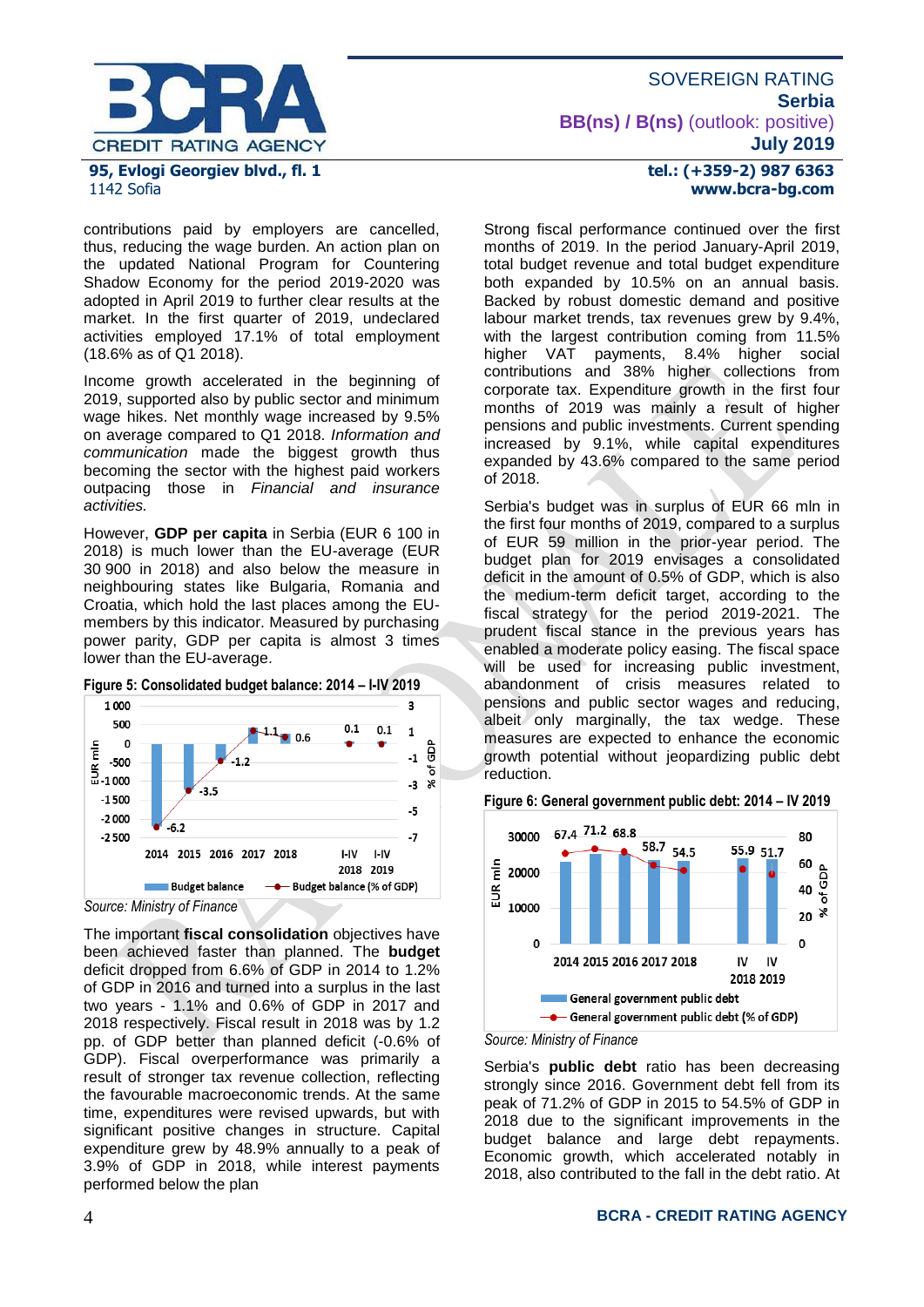

the end of April 2019, total public debt of general government level amounted to EUR 23 769 mln or 51.7% of projected GDP. The small budget deficit is forecast to be instrumental in driving government debt further down, below 50% of GDP in 2020.

**Figure 7: Currency structure of central government debt: 2014 – IV 2019**



*Source: Ministry of Finance*

The debt structure has also improved in many aspects. The share of central government debt denominated in national currency picked up from 20.9% in 2016 to 26.1% in April 2019 due to Eurobond repayments as well as greater reliance on dinar-denominated securities. However, the still high share of foreign currency-denominated debt (73.9%) could inflate the public debt level as well as its interest bill in case of unfavourable dinar exchange rate movements. The interest rate risk is relatively low, given the small share of public debt contracted at variable rates (18.9% as of April 2019). In addition, the extension of the average maturity of outstanding debt and lower borrowing costs have somewhat decreased the refinancing risk.

The current stance of monetary policy remains appropriate. The **key policy rate** was continuously reduced in recent years in line with the domestic and global financial environment. NBS cut the key repo rate to 3.0% in April 2018, and decided to keep it unchanged at this level till the middle of 2019. The monetary policy easing in the context of low inflationary pressures has provided additional support to the credit activity and economic growth.

Serbian **banking system** has been maintaining high levels of liquidity and capital adequacy, as reported at 36.6% and 23.7% for Q1 2019, respectively. Indicators of profitability also retained favourable levels in 2018 in Q1 2019.

Domestic deposit growth remained solid with pronounced preferences towards dinar sight deposits. Foreign liabilities of Serbian banks are

#### **tel.: (+359-2) 987 6363 www.bcra-bg.com**

maintained at 9-10% of the total liabilities, as over 75% of assets in the system are hold by foreignowned banks of diversified capital. In line with the enhanced economic activity in 2018 and the beginning of 2019, credit growth of the nonfinancial sector (NFS) was robust, especially in consumer lending, and the non-performing loans (NPL) have further reduced. As of Q1 2019, the NPL ratio recorded a level of 5.5% (down by 3.7pp. on an annual basis).

The bank receivables and payables of main nonfinancial sub-sectors preserve their dual currency structure with prevalence of euro over the Serbian dinar. The high euroization remains a challenge for the system as the outstanding euro-indexed loans and deposits contracted in euro hold major part of corporate and households' dealings with banks. Euroization is expected to additionally increment in the segment of mortgage loans applying a law on optional conversion of Housing Loans indexed in Swiss francs into EUR-denominated ones. The law was adopted in April 2019 in order to ease the burden of such debts for their customers. At the same time, according to the regular reports on dinarisation of Serbian financial system (released by NBS), it saw overall increase in 2018 and some divergence in movements of the observed indicators in Q1 2019.

#### **Outlook:**

The **positive outlook** of the Sovereign Rating of the Republic of Serbia reflects BCRA's opinion that the track record of prudent fiscal policy has played a major role in increasing confidence in the economy, thus, supporting growth potential. The country attracts large-scale foreign investments, while the external imbalances remain contained with a comfortable level of foreign exchange reserves. On the other hand, Serbia's credit rating is constrained by its low GDP per capita, institutional weaknesses, unresolved Kosovo conflict and still high, albeit decreasing, public debt burden. The EU accession process and the partnership with the IMF are expected to serve as an anchor for government's reform agenda. However, Serbian economy remains susceptible to spillovers and global market volatility

**Positive pressures** on the Sovereign Rating and the Outlook may arise in case of:

• Implementation of important structural reforms, raising the country's growth potential;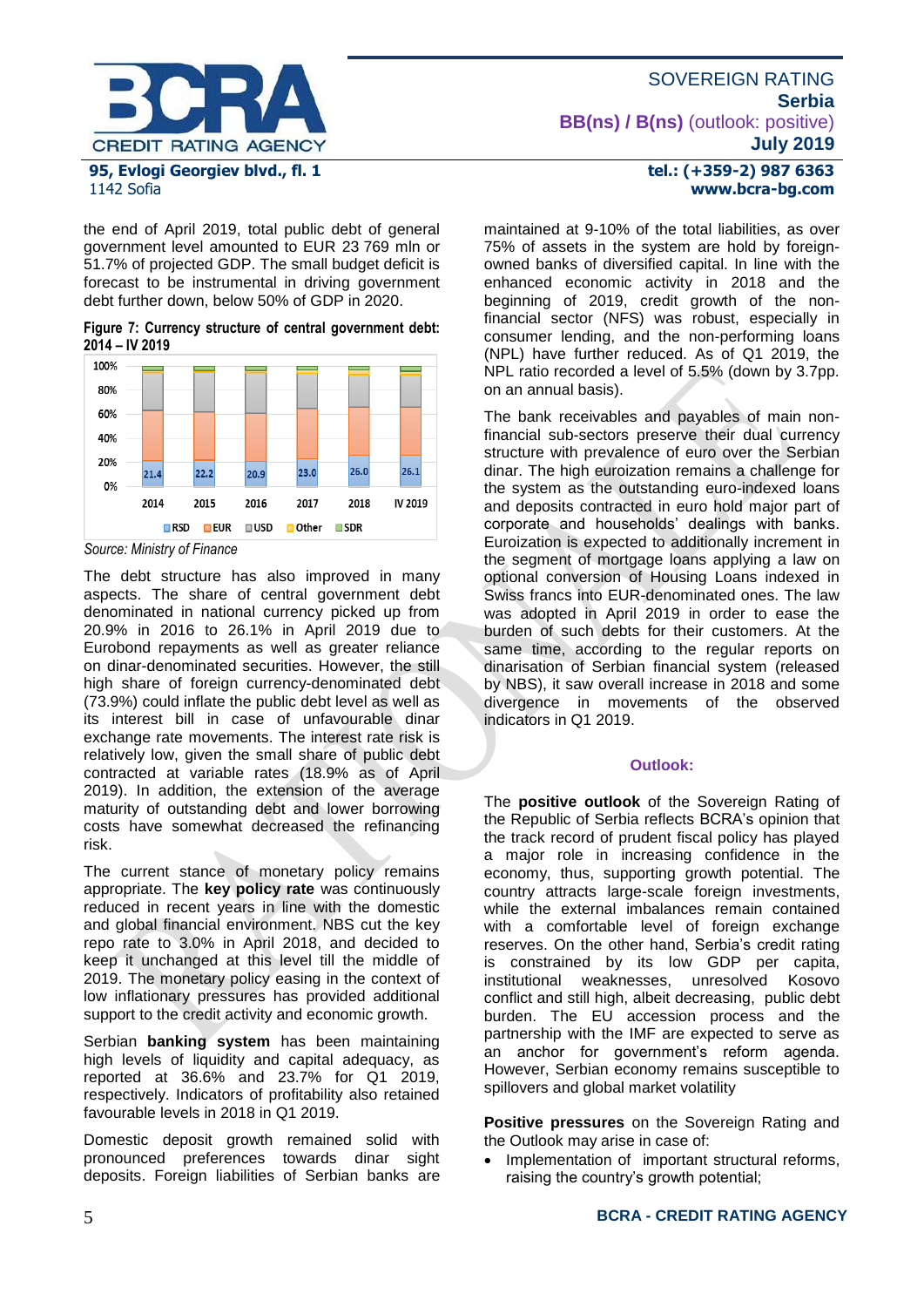

**95, Evlogi Georgiev blvd., fl. 1** 1142 Sofia

**tel.: (+359-2) 987 6363 www.bcra-bg.com** 

- Stronger than anticipated fiscal results, further lowering the public debt to GDP ratio;
- Sustained reduction in external imbalances;

**Negative pressures** on the Sovereign Rating and the Outlook may arise in case of:

- Fiscal consolidation reversal, putting Serbia's public debt on an upward path;
- Intensification in external imbalances and capital outflow related to sudden shift in investors' sentiment and risk aversion;
- Increased political instability.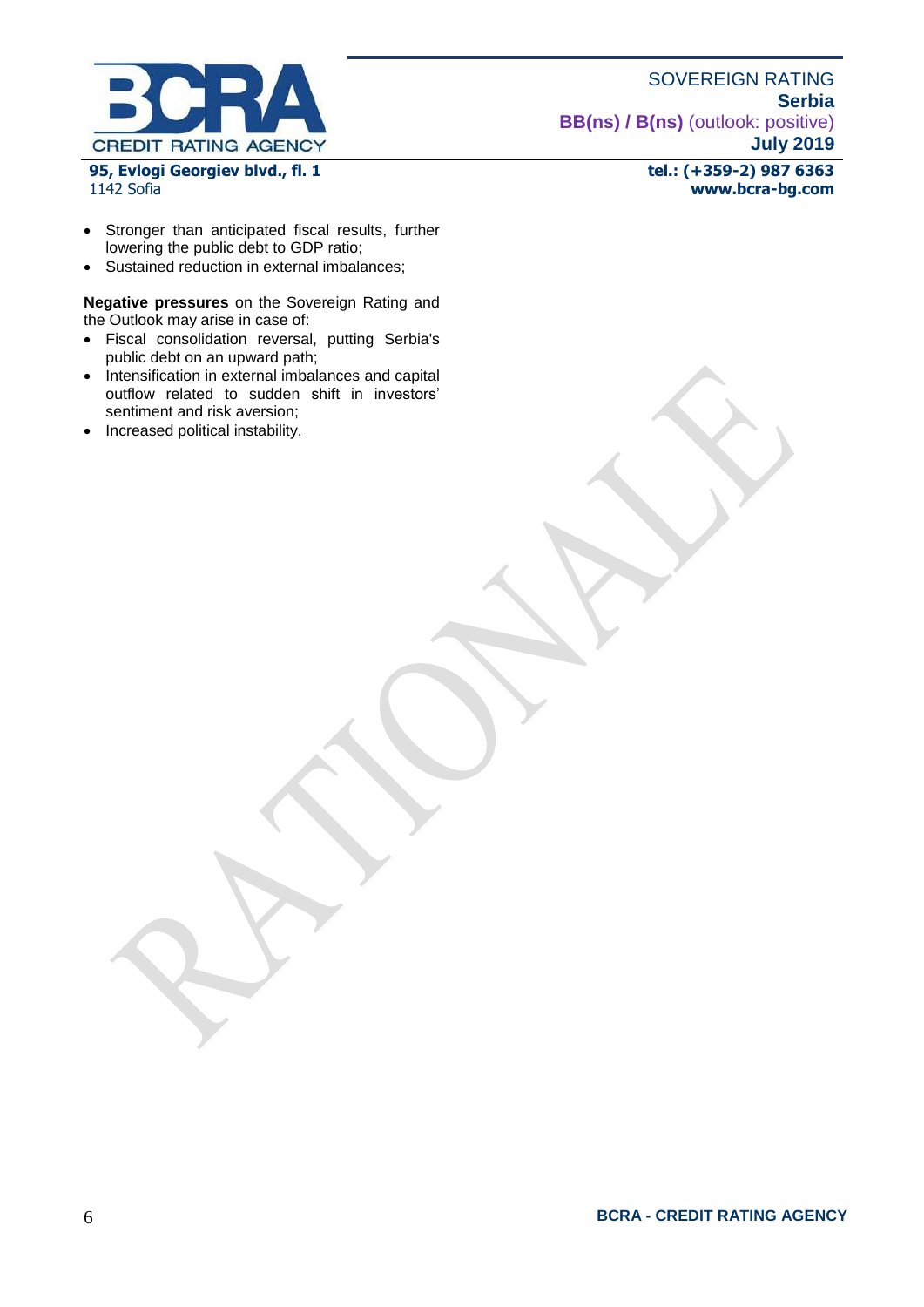

**tel.: (+359-2) 987 6363 www.bcra-bg.com** 

#### **Regulatory announcements**

#### **Rating initiative**

This is an unsolicited sovereign rating. Neither the rated entity, nor a related third party has participated in the credit rating process. BCRA did not have access to the accounts, management and other relevant internal documents for the rated entity or a related third party.

Please, visit [www.bcra-bg.com](http://www.bcra-bg.com/) to review BCRA's full policy on unsolicited credit/sovereign ratings.

#### **Clarifying Notes**

There may be some differences in the stated values and changes in the analysed indicators due to the conversion of those values in another currency (namely in EUR). The used exchange rate is the publically announced by the National Bank of Republic of Serbia as the average value for the corresponding period (i.e. yearly, quarterly and monthly). There may also be some differences stemming from using average values for the period rather than end-period values. The cited growth rates in the current report are based on changes in national currency, with the exception of data recorded in EUR (i.e. Balance of payments, External debt, Net international investment position). The data on which the current report is based includes the public data available until July 2019, with some exceptions, for which data is released more frequently.

#### **Summary of the minutes of the Rating Committee:**

On July 5, 2019, the Rating Committee of BCRA – CREDIT RATING AGENCY (BCRA) had a session, on which the **Report regarding the review of an unsolicited sovereign rating of Serbia** was discussed**.**

The members of the Rating Committee discussed the grades of numerous credit rating factors included in the **Rating Model** and analysed in the **Credit Rating Report** according to the **Sovereign Rating Methodology**.

The key points discussed by the rating committee included: 1) macroeconomic stability and growth potential; 2) institutional and business environment; 3) good fiscal results 4) current account deficit and its funding sources; 5) external debt structure and international reserves adequacy; 6) banking system developments.

**The current sovereign rating and the related outlook have been determined based on the above discussion.**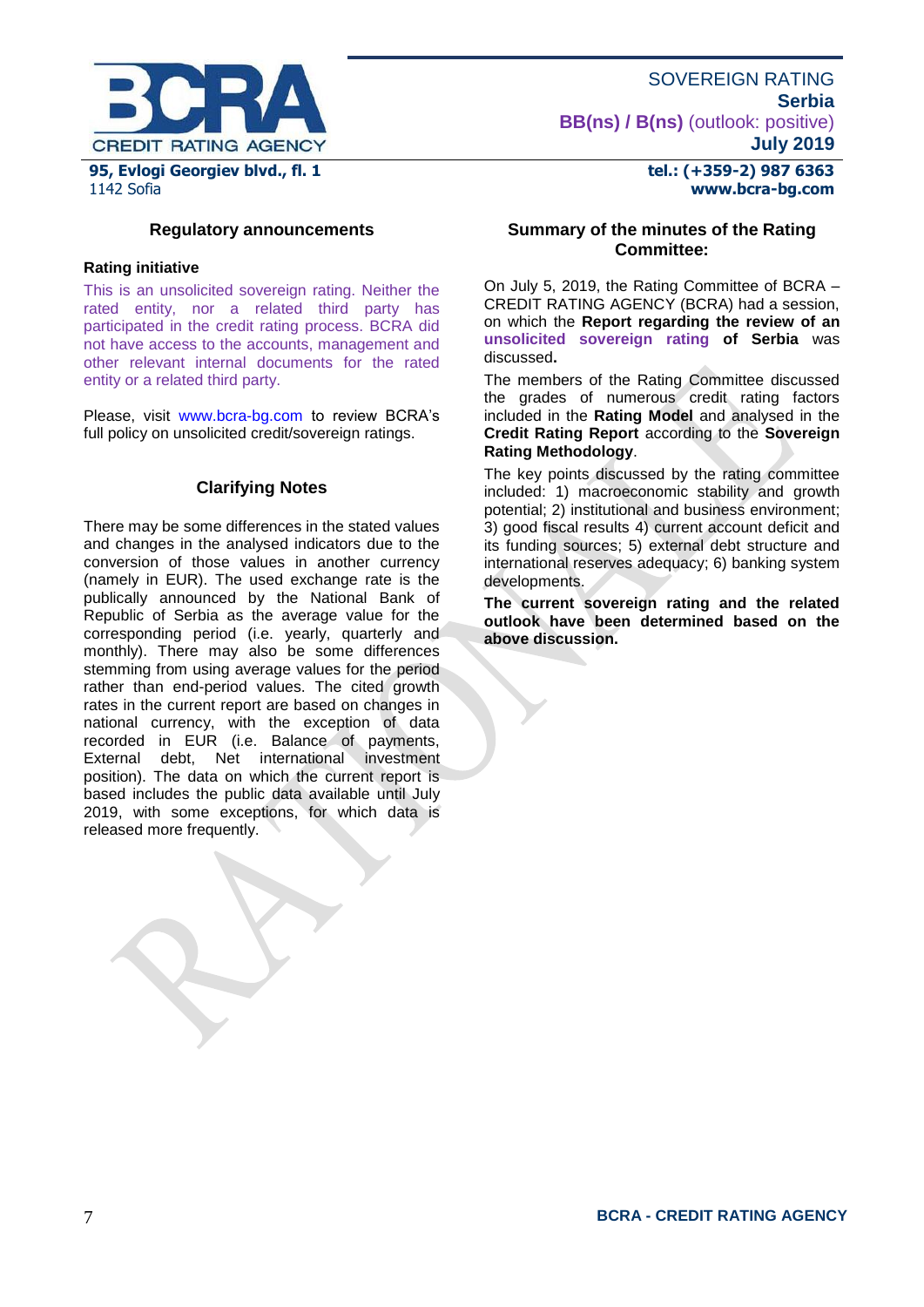

**95, Evlogi Georgiev blvd., fl. 1** 1142 Sofia

#### **tel.: (+359-2) 987 6363 www.bcra-bg.com**

# **Tables:**

| Country                   | Development classification                                 |
|---------------------------|------------------------------------------------------------|
| <b>Republic of Serbia</b> | <b>Emerging and Developing Europe (IMF classification)</b> |

|                                         | <b>MAIN MACROECONOMIC INDICATORS</b> |                        |          |          |          |          |          |  |
|-----------------------------------------|--------------------------------------|------------------------|----------|----------|----------|----------|----------|--|
|                                         | 2019<br>Q <sub>1</sub>               | 2018<br>Q <sub>1</sub> | 2017     | 2016     | 2015     | 2014     | 2013     |  |
| GDP, current prices (EUR millions)      | 10 171                               | 9713                   | 42 780   | 39 183   | 36 723   | 35 716   | 35 467   |  |
| Final consumption                       | 8827                                 | 8 3 2 2                | 37 145   | 34 089   | 31913    | 31 578   | 32 472   |  |
| Gross fixed capital formation           | 1876                                 | 1671                   | 7980     | 6953     | 6 2 2 4  | 5989     | 5 6 5 7  |  |
| Inventories                             | 418                                  | 498                    | 1 2 3 4  | 723      | 352      | 642      | 203      |  |
| Net exports                             | $-949$                               | $-779$                 | $-3578$  | $-2583$  | $-1766$  | $-2493$  | $-2864$  |  |
| Exports of goods and services           | 5 4 9 6                              | 4 9 8 2                | 21 781   | 19804    | 17853    | 16 170   | 14 9 24  |  |
| Imports of goods and services           | 6446                                 | 5761                   | 25 359   | 22 386   | 19619    | 18 663   | 17788    |  |
| Real GDP growth (%)                     | 2.5                                  | 4.9                    | 4.3      | 2.0      | 3.3      | 1.8      | $-1.6$   |  |
| Average net monthly wage (EUR)          | 455                                  | 415                    | 420      | 395      | 374      | 368      | 380      |  |
| Unemployment rate <sup>1</sup> (%)      | 12.1                                 | 14.8                   | 12.7     | 13.5     | 15.3     | 17.7     | 19.2     |  |
| CPI, annual average, last 12 months (%) | 2.8                                  | 1.4                    | 2.0      | 3.0      | 1.6      | 1.5      | 1.7      |  |
| Average exchange rate RSD/EUR           | 118.23                               | 118.43                 | 118.27   | 121.34   | 123.12   | 120.73   | 117.31   |  |
| Average exchange rate RSD/USD           | 104.05                               | 96.33                  | 100.28   | 107.50   | 111.29   | 108.85   | 88.54    |  |
|                                         |                                      |                        |          |          |          |          |          |  |
|                                         |                                      | <b>EXTERNAL SECTOR</b> |          |          |          |          |          |  |
|                                         | 2019                                 | 2018                   | 2017     | 2016     | 2015     | 2014     | 2013     |  |
| <b>EUR</b> million                      | Q <sub>1</sub>                       | Q <sub>1</sub>         |          |          |          |          |          |  |
| Current account, net                    | $-937$                               | $-724$                 | $-2223$  | $-2051$  | $-1075$  | $-1234$  | $-1985$  |  |
| Goods                                   | $-1324$                              | $-1138$                | $-5245$  | $-3997$  | $-3119$  | $-3645$  | $-4111$  |  |
| Services                                | 230                                  | 226                    | 1 0 9 2  | 966      | 907      | 729      | 465      |  |
| Primary income                          | $-653$                               | $-622$                 | $-2207$  | $-2533$  | $-2022$  | $-1658$  | $-1343$  |  |
| Secondary income                        | 810                                  | 810                    | 4 1 3 7  | 3514     | 3 1 5 9  | 3 3 4 0  | 3 0 0 3  |  |
| Net FDI                                 | 797                                  | 723                    | 3 188    | 2418     | 1899     | 1804     | 1 2 3 6  |  |
| Official foreign reserves               | 11 440                               | 10 235                 | 11 262   | 9962     | 10 205   | 10 378   | 9 9 0 7  |  |
| Gross external debt                     | 27 138                               | 25 388                 | 26 836   | 25 574   | 26 4 94  | 26 234   | 25 6 79  |  |
| International investment position       | $-38096$                             | $-36159$               | $-37335$ | $-35675$ | $-34721$ | $-33926$ | $-32513$ |  |
| % of GDP <sup>2</sup>                   |                                      |                        |          |          |          |          |          |  |
| Current account, net                    | $-2.0$                               | $-1.7$                 | $-5.2$   | $-5.2$   | $-2.9$   | $-3.5$   | $-5.6$   |  |
| Goods                                   | $-2.9$                               | $-2.7$                 | $-12.3$  | $-10.2$  | $-8.5$   | $-10.2$  | $-11.6$  |  |
| Services                                | 0.5                                  | 0.5                    | 2.6      | 2.5      | 2.5      | 2.0      | 1.3      |  |
| Primary income                          | $-1.4$                               | $-1.5$                 | $-5.2$   | $-6.5$   | $-5.5$   | $-4.6$   | $-3.8$   |  |
| Secondary income                        | 1.8                                  | 1.9                    | 9.7      | 9.0      | 8.6      | 9.4      | 8.5      |  |
| Net FDI                                 | 1.7                                  | 1.7                    | $7.5\,$  | 6.2      | 5.2      | 5.1      | 3.5      |  |
| Official foreign reserves               | 24.9                                 | 23.9                   | 26.3     | 25.4     | 27.8     | 29.1     | 27.9     |  |
| Gross external debt                     | 59.2                                 | 59.3                   | 62.7     | 65.3     | 72.1     | 73.5     | 72.4     |  |
| International investment position       | $-83.1$                              | $-84.5$                | $-87.3$  | $-91.0$  | $-94.5$  | $-95.0$  | $-91.7$  |  |

8 **BCRA - CREDIT RATING AGENCY**